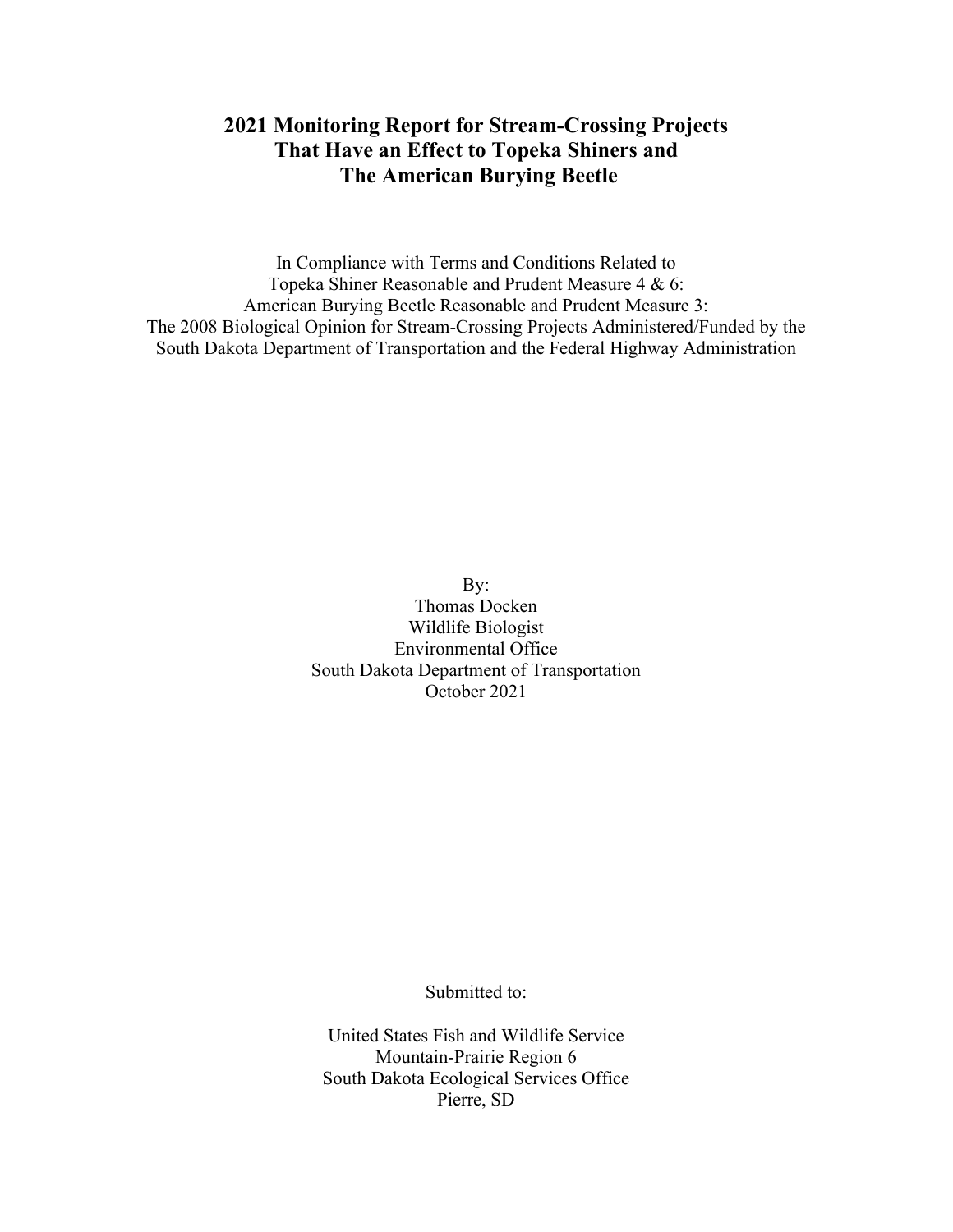# **Table of Contents**

| Introduction                                                                       |                                                     | Pg. $3$            |
|------------------------------------------------------------------------------------|-----------------------------------------------------|--------------------|
| Topeka Shiner 2021 Monitoring Report<br><b>American Burying Beetle 2021 Report</b> |                                                     | Pg. $3$<br>Pg. $6$ |
|                                                                                    |                                                     |                    |
| <b>Attachment 1:</b>                                                               | S.D. Fish Passage Monitoring Protocol               |                    |
| <b>Attachment 2:</b>                                                               | 2021 Monitoring Plan to USFWS                       |                    |
| <b>Attachment 3:</b>                                                               | 2021 Monitored Structure Surveys                    |                    |
| <b>Attachment 4:</b>                                                               | 2021 Corrective Action                              |                    |
| <b>Attachment 5:</b>                                                               | 2021 Structure Seining Data Sheets                  |                    |
| <b>Attachment 6:</b>                                                               | Tripp 01DX 'May Affect, Likely to Adversely Affect' |                    |
| Table 1:                                                                           | 2021 Monitoring Database                            |                    |

# **Table 2:** 2020 & 2021 Projects Impacting American Burying Beetles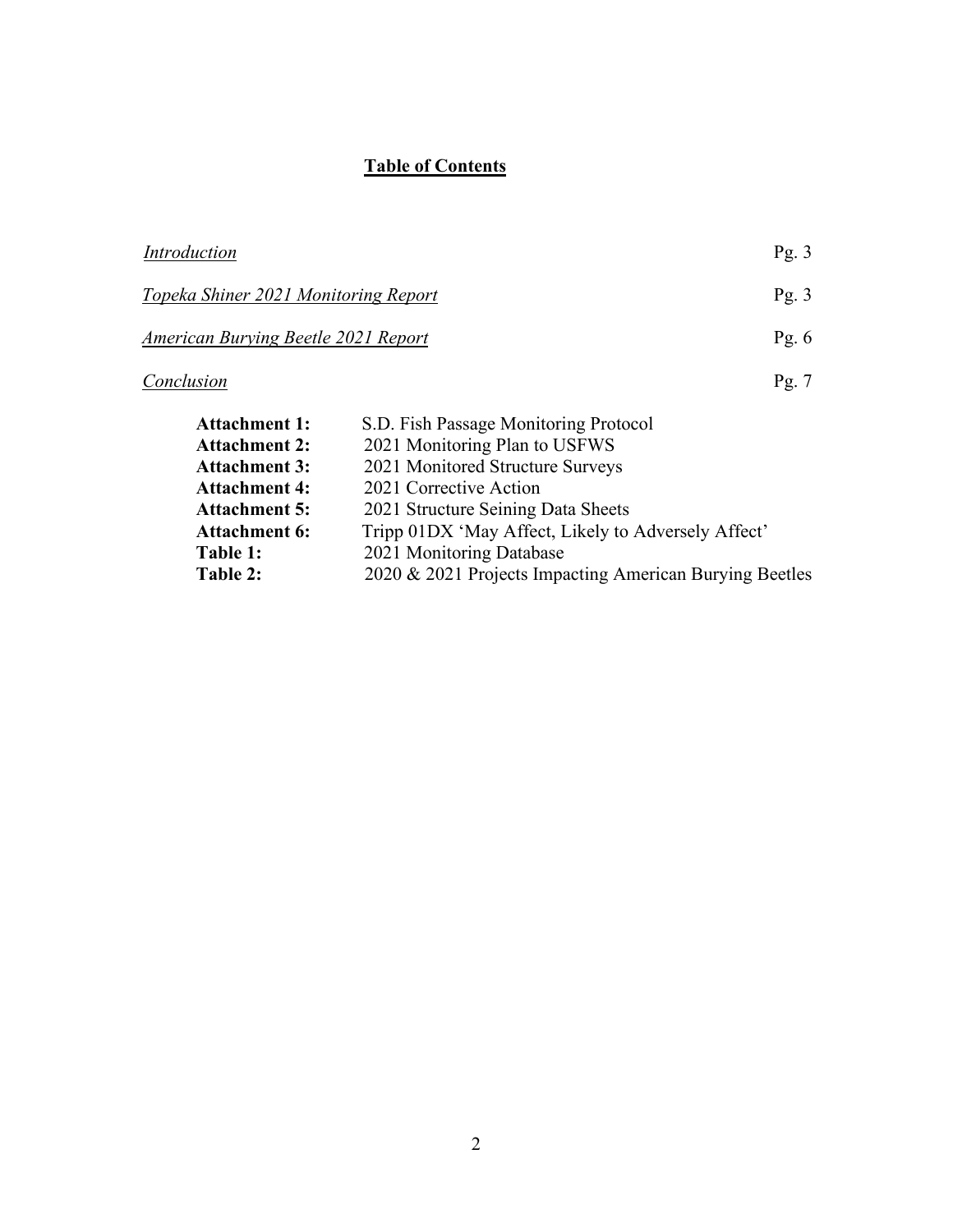## *Introduction:*

Reasonable and prudent measures (RPM) 4 in the *2008 Programmatic Biological Opinion* refers to the monitoring of all replaced structures found to "Adversely Affect" Topeka shiners. The Monitoring Program Plan "*South Dakota Fish Passage Monitoring Protocol for Projects Regulated by the 2008 Programmatic Biological Opinion: Stream Crossing Projects Administered/Funded by the South Dakota Department of Transportation and the Federal Highway Administration*" (Attachment 1 S.D. Fish Passage Monitoring Protocol) was completed and approved by the United States Fish and Wildlife Service (USFWS), Federal Highway Administration (FHWA), and the South Dakota Department of Transportation (SDDOT) in July 2012. After approval of the Monitoring Program Plan, representatives from USFWS, FHWA, and SDDOT continued to discuss and revise data collection methods and guidelines. In October 2012, this multiagency group agreed upon a set of data collection guidelines found within the '*SDDOT Fish Passage Assessment Worksheet*' for use beginning in November 2012.

## *Topeka Shiner2021 Monitoring Report:*

### *Overview*

The monitoring schedule for projects appended to the 2008 Biological Opinion is to monitor the first, third, and fifth year after the structure was constructed. SDDOT created a monitoring plan to complete structures that were not monitored in 2019 and 2020. The plan was submitted and approved by USFWS Mountain-Prairie Region 6 in May of 2021 (See Attachment 2). This revised monitoring plan allowed the SDDOT to complete monitoring of structures that required their monitoring schedule finalized. The 2021

3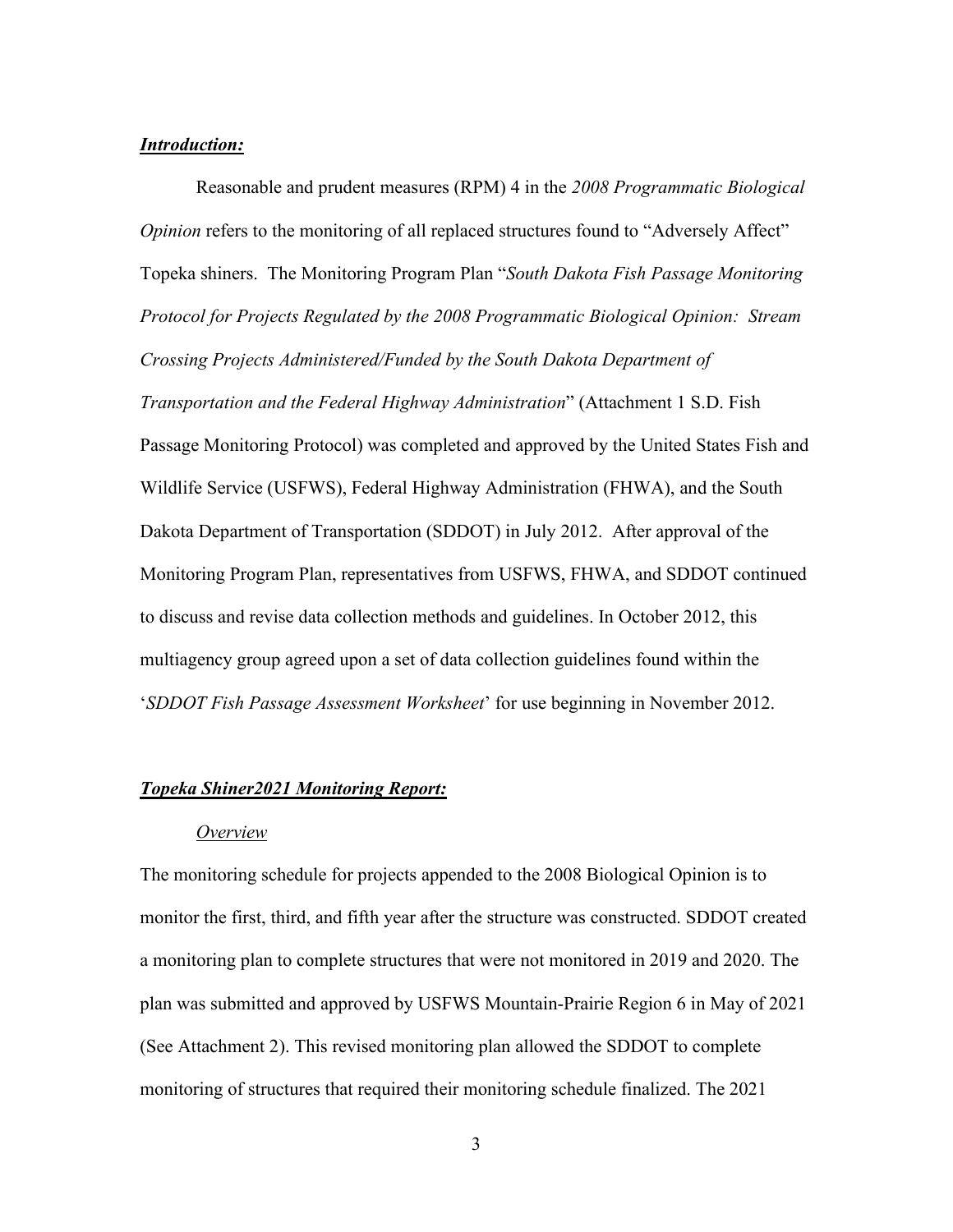monitoring season was conducted in the months of June and July. As Shown in Figure 1, southeastern South Dakota experienced drought conditions in 2021. The Topeka shiner's range mostly consisted of "Severe Drought" and "Extreme Drought" conditions. Dry stream environments allowed SDDOT to accurately identify any fish passage barriers.

# **U.S. Drought Monitor South Dakota**



#### September 14, 2021 (Released Thursday, Sep. 16, 2021) Valid 8 a.m. EDT





The Drought Monitor focuses on broad-scale conditions. The Distribution may vary. For more information on the<br>Drought Monitor, go to https://droughtmonitor.unl.edu/About.aspx

Author: **Brad Rippey** U.S. Department of Agriculture



**Figure 1. South Dakota drought conditions as of September 2021.** Rippey, Brad and Richard Tinker. "South Dakota*."* U.S. Drought Monitor*. National Drought Mitigation Center at the University of Nebraska-Lincoln, the United States Department of Agriculture, and the National Oceanic Atmospheric Administration.* [https://droughtmonitor.unl.edu/CurrentMap/StateDrought](https://droughtmonitor.unl.edu/CurrentMap/StateDrought%20Monitor.aspx?SD) [Monitor.aspx?SD.](https://droughtmonitor.unl.edu/CurrentMap/StateDrought%20Monitor.aspx?SD) Accessed 16 September 2021.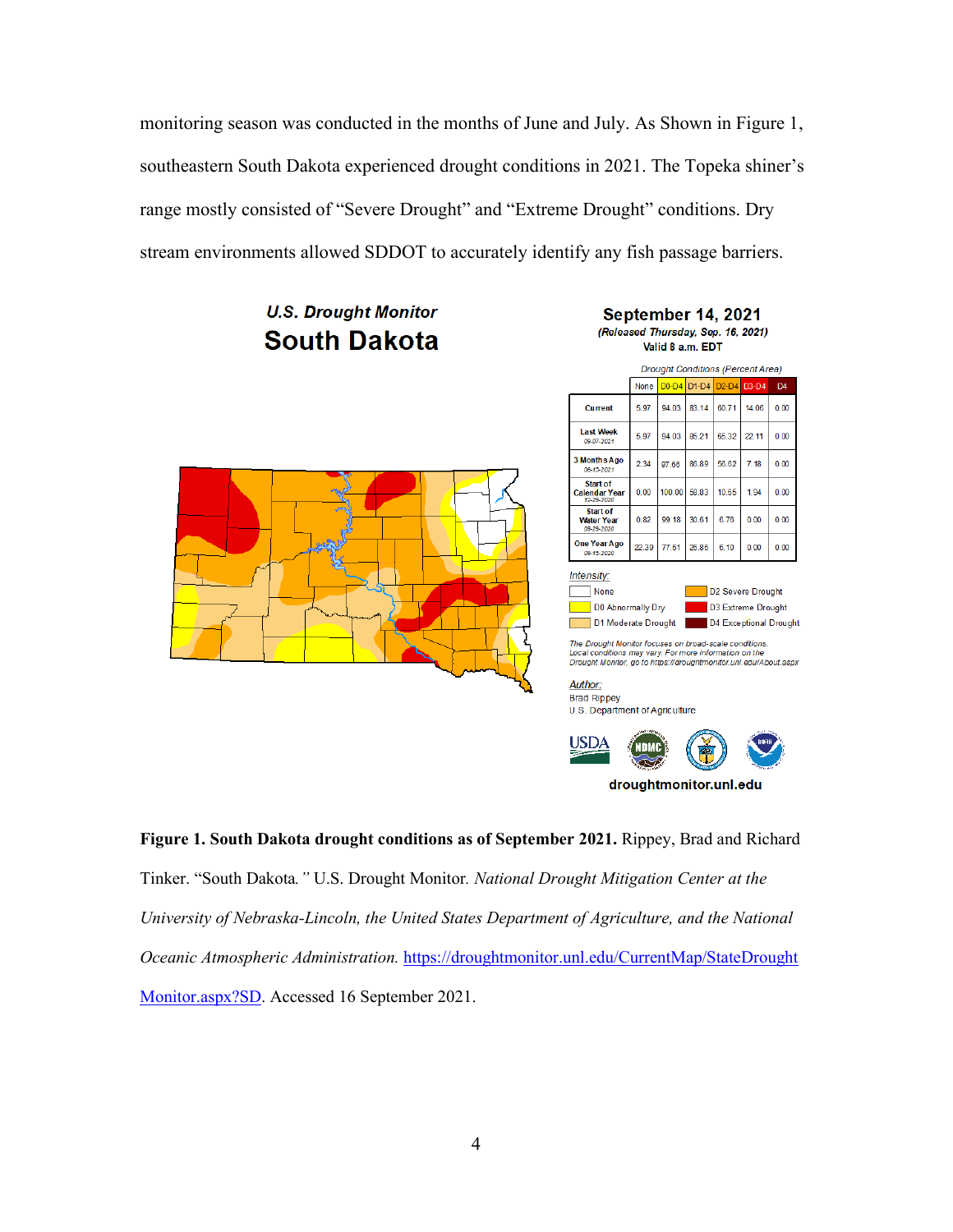### *Analysis*

In 2021 a total of ninety-one structures with a determination of 'May Affect, Likely to Adversely Affect' Topeka Shiners were monitored (Table 1). Fourty-one of these structures constructed in 2014, 2015, and 2016 completed their monitoring schedule. Twenty-four structures constructed in 2017 and 2018 will complete their monitoring schedule in 2023. Twenty-six structures constructed in 2019 and 2020 received their first-year monitoring in 2021. For survey data sheets of structures monitored in 2021 see Attachment 3.

### *Corrective actions*

One structure required a corrective action involving minor debris removal accumulated from high flow events. An SDDOT maintenance action was taken in August 2021 to remove a log and other vegetation collected in the inlet of the structure (See Attachment 4).

## *Fish Relocation*

SDDOT retains records of fish species collected, removed, and relocated from project work areas. The relocation of species is primarily due to entrapment by constructed sheet piling and diversion channels at structure replacement locations. SDDOT Environmental staff travel to the construction site and use a sein net for rescuing entrapped fishes. Relocation of collected fishes immediately occurs back into the adjacent tributary from which they have been isolated. Fish species and number rescued data is recorded on the SDDOT Structure Seining Data Sheets. There were two sites that create the 2021 annual report of fish species collected (See Attachment 5). Four structure projects in 2020, and two structures in 2021 required seining due to potential entrapment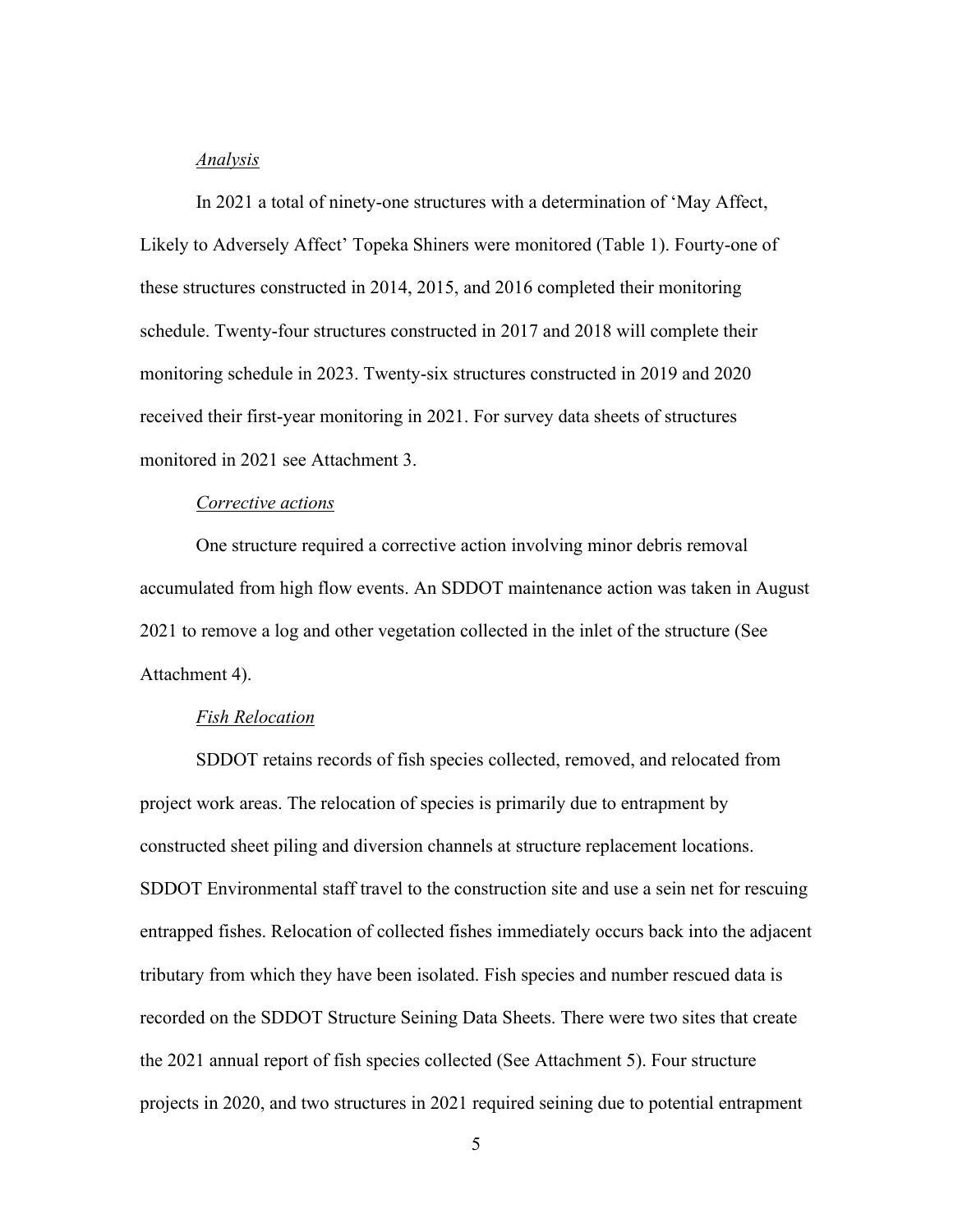of endangered fish species. Many projects in 2021 did not require fish relocation because stream beds were dry due to the drought conditions. None of the visited fish rescue sites exhibited Topeka Shiners and no estimates of individuals occurred on site.

### *American Burying Beetle 2021 Report:*

RPM 3 of the Terms and Conditions for the American burying beetle requires SDDOT to submit a report to USFWS for projects impacting the species. This report includes the 2020 and 2021 construction projects that SDDOT included a Special Provision for the American burying beetle (See Table 2). Projects were mostly limited to working within the existing Right-Of-Way which supported the USFWS approved determination of either a "No Effect" or "May Affect, Not likely to Adversely Affect."

Effective November of 2020, the American burying beetle was reclassified from endangered to threatened. A section 4(d) rule prohibits the intentional take of the American burying beetle. A 2021 project expanded beyond previously disturbed roadway and resulted in a "May Affect, Likely to Adversely Affect." The impacts of this project would not affect the species at a population level, but at a level of individual take. Incidental take is accepted in this instance as the scope of work is to replace the structure and the approach grading. Doug Backlund of the South Dakota Natural Heritage Program provided additional information stating the project location is well north of any documented American burying beetle populations (See Attachment 6).

6